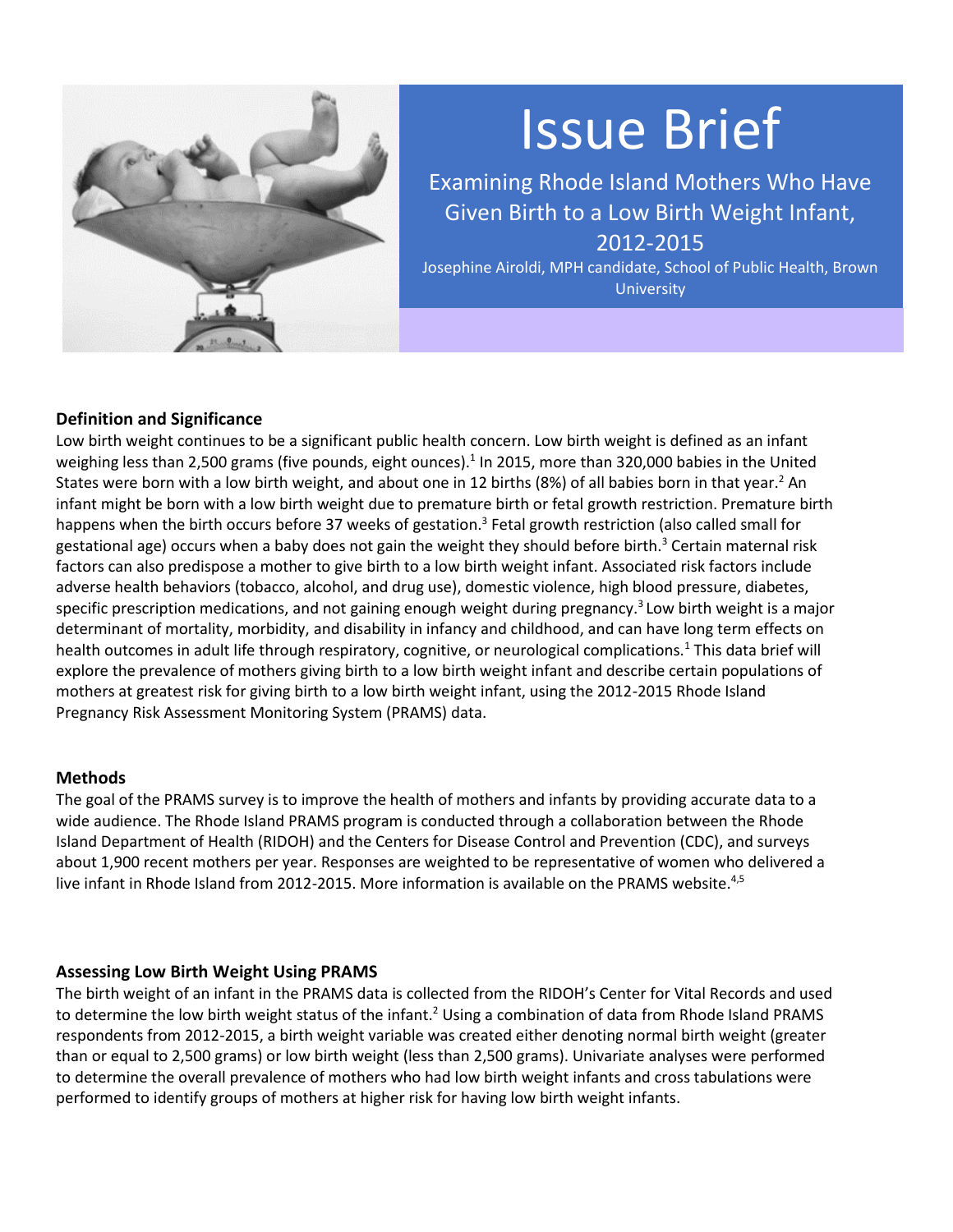## **Results: Prevalence and Trends of Low Birth Weight, 2004-2015**

The proportion of Rhode Island mothers who had a low birth weight baby has decreased from 7.4% in 2004 to 6.7% in 2015. This linear trend is statistically significant but has been relatively stable from 2010 to 2015. Analyses revealed that in 2015, 6.7% of mothers gave birth to a low birth weight infant, whereas 93.3% of mothers gave birth to a normal birth weight infant. Trends data were analyzed to see how the percentage of mothers having a low birth weight infant has improved throughout the years, gradually and significantly decreasing from 7.4% in 2004 to 6.7% in 2015 (linear trend: p<0.001).



#### **Figure 1: Mothers With a Low Birth Weight Infant, By Year, Rhode Island, 2004-2015**

## **Results: Prevalence of Low Birth Weight by Demographic Characteristics, 2012-2015**

The overall prevalence of Rhode Island mothers with a low birth weight infant was 6.5%. Demographic characteristics that were significantly (p-value less than 0.05) associated with low birth weight infant included age, race, ethnicity, marital status, education, health insurance type, and participation in the Women, Infants, and Children (WIC) program. Mothers who were younger than 20 (8.1%), Black (10.7%), Hispanic (7.3%), unmarried (7.9%), had less than 12 years of education (8.4%), had public health insurance (7.3%) or no health insurance (8.0%), and participated in the WIC program (7.6%) had a higher prevalence of low birth weight infants than their counterparts.

# **Figure 2: Mothers With a Low Birth Weight Baby, By Demographic Characteristics, Rhode Island, 2012-2015**

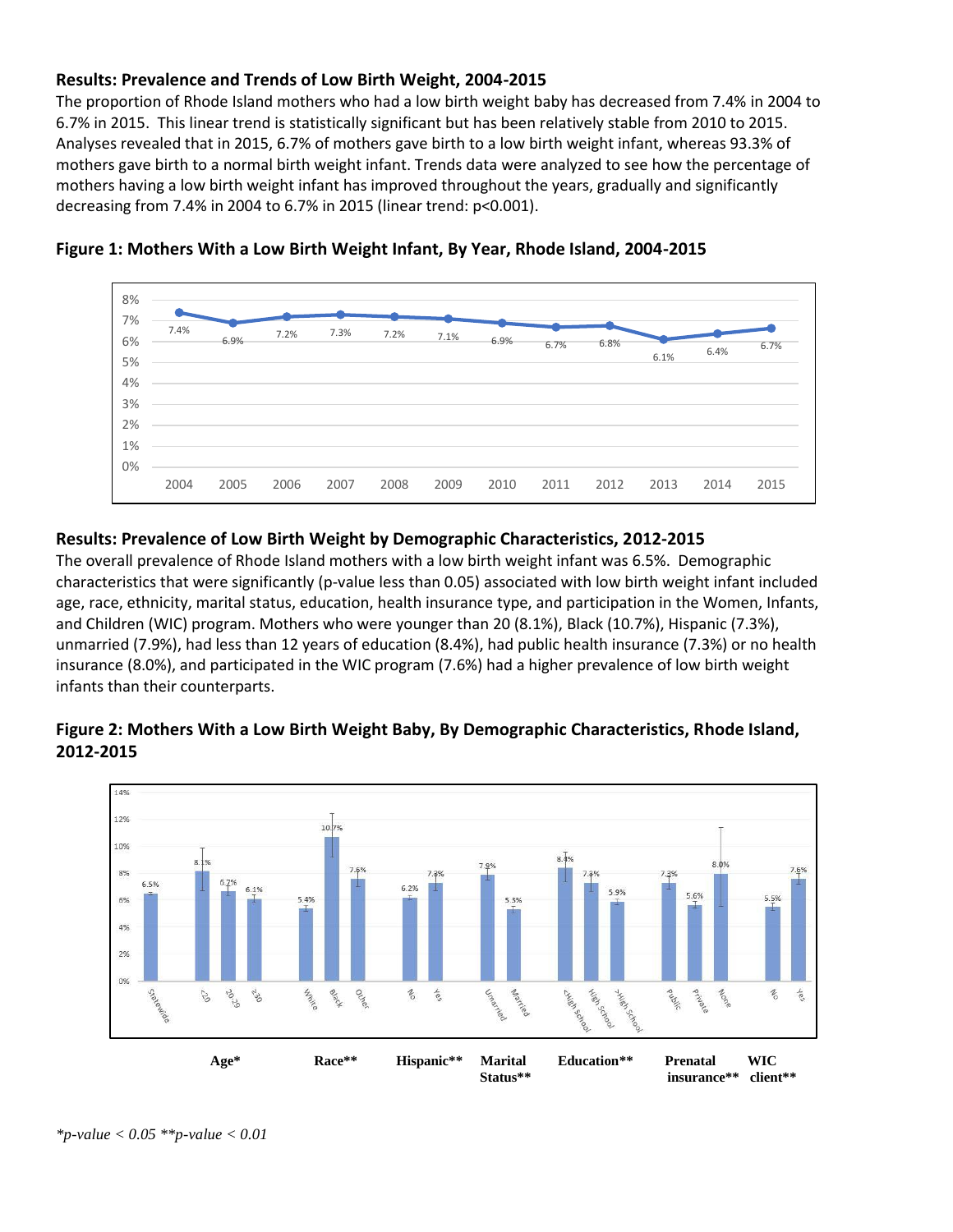## **Results: Prevalence of Risk Factors and Adverse Outcomes by Birth Weight Status, 2012-2015**

Mothers that gave birth to a low birth weight infant compared to mothers who gave birth to a normal birth weight infant were significantly more likely to report various risk behaviors and adverse health outcomes. These include: experiencing intimate partner violence (IPV) during the 12 months before pregnancy or during pregnancy (3.7%), experiencing post-partum depression (34.8%), smoking during their pregnancy (14.2%), had a discussion about tobacco use (78.1%), had a preterm birth (71.0%), their infant was placed in the intensive care unit (ICU) after birth (62.9%), experienced three or more stressful life events (34.8%), had a previous low birth weight infant (36.1%), had gestational diabetes (13.4%), and had high blood pressure (21.3%).





*\*p-value < 0.05 \*\*p-value < 0.01*

## **Limitations**

The PRAMS survey instrument relies on self-reported measures from respondents with no clinical means to assess every measure. Infant's birthweight is collected from the birth certificate which yields accurate measurements, but other variables assessed produce limitations. Self-reporting can sometimes lead to biased reporting of information as respondents may report incorrectly or feel pressured to report based on societal standards, such as perceiving increased stress during pregnancy to account for their adverse birth outcome or report no unhealthy pregnancy behaviors as they feel guilty for giving birth to a low birth weight infant. Recall bias may also come into play with the way PRAMS is implemented. Since the respondent fills out the survey postpartum and some questions pertain to before the respondent got pregnant (experiencing stressful life events during the 12 months before the baby was born), they may incorrectly recall the information. The crosssectional survey design does not allow for causality to be drawn, although circumstances can be suggested to contribute to increasing a mother's risk of giving birth to a low birth weight infant. Lastly, data collection from vulnerable subjects who were not able to be reached by mail or telephone may underestimate prevalence of mothers giving birth to a low birth weight infant.

## **Discussion of Public Health Implications**

Low birth weight is a major determinant of the overall neonatal mortality rate for Rhode Island, but also a crucial factor in the differences in neonatal mortality rates among various subgroups of mothers within the population of Rhode Island.<sup>4</sup> These analyses identified mothers younger than 20, Black mothers, mothers with less than 12 years of education, and unmarried mothers at an increased risk. Screening for risk factors for low birth weight such as intimate partner violence, tobacco use, experiencing stressful life events, having a previous low birth weight infant, high blood pressure, and gestational diabetes should be discussed with potential